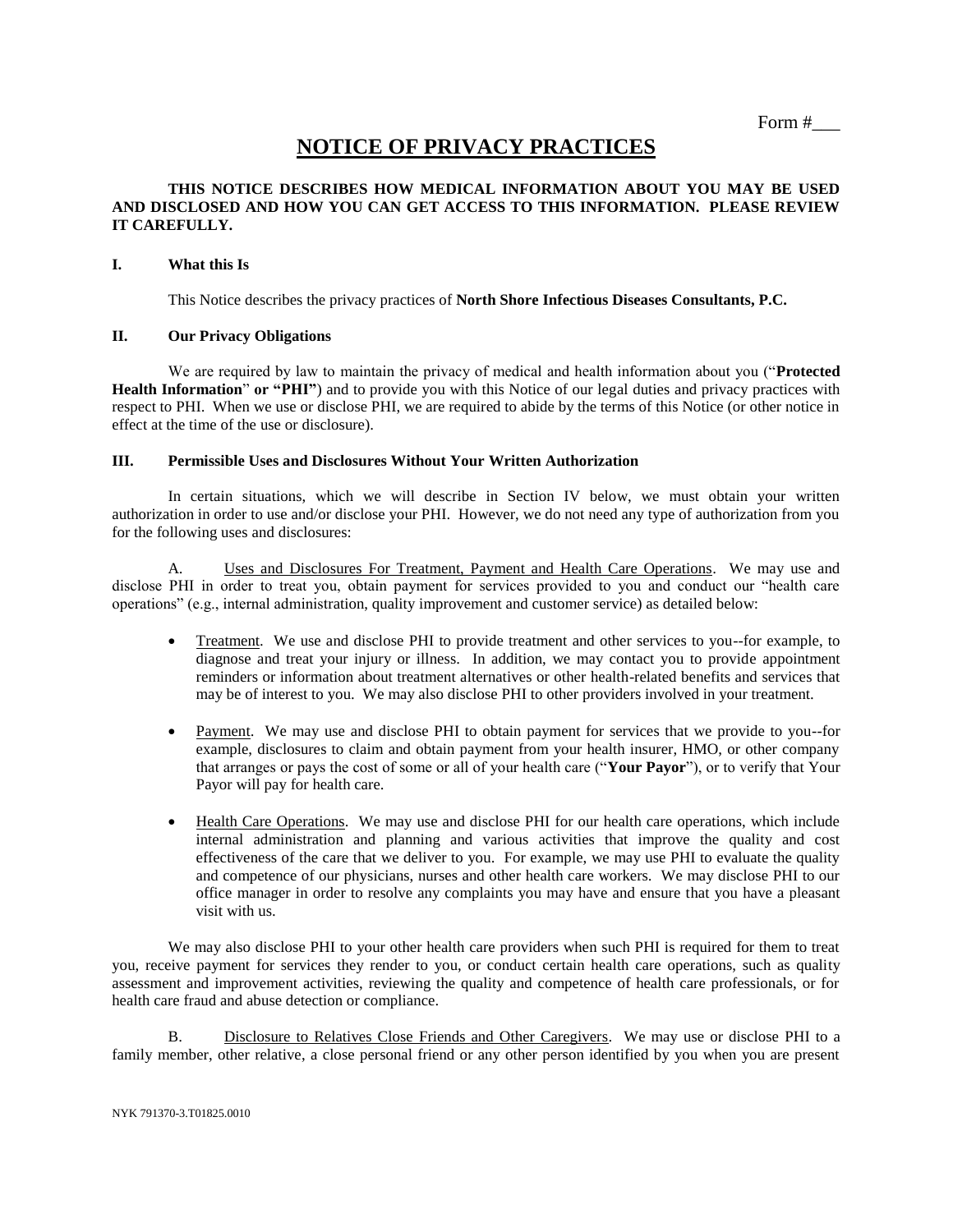for, or otherwise available prior to, the disclosure. If you object to such uses or disclosures, please notify the Office Manager.

If you are not present, you are incapacitated, or in an emergency circumstance, we may exercise our professional judgment to determine whether a disclosure is in your best interests. If we disclose information to a family member, other relative or a close personal friend, we would disclose only information that is directly relevant to the person's involvement with your health care or payment related to your health care. We may also disclose PHI in order to notify (or assist in notifying) such persons of your location, general condition or death.

C. Public Health Activities. We may disclose PHI for the following public health activities: (1) to report health information to public health authorities for the purpose of preventing or controlling disease, injury or disability; (2) to report child abuse and neglect to public health authorities or other government authorities authorized by law to receive such reports; (3) to report information about products and services under the jurisdiction of the U.S. Food and Drug Administration; (4) to alert a person who may have been exposed to a communicable disease or may otherwise be at risk of contracting or spreading a disease or condition; and (5) to report information to your employer as required under laws addressing work-related illnesses and injuries or workplace medical surveillance.

D. Victims of Abuse, Neglect or Domestic Violence. If we reasonably believe you are a victim of abuse, neglect or domestic violence, we may disclose PHI to a governmental authority, including a social service or protective services agency, authorized by law to receive reports of such abuse, neglect, or domestic violence.

E. Health Oversight Activities. We may disclose PHI to a health oversight agency that oversees the health care system and is charged with responsibility for ensuring compliance with the rules of government health programs such as Medicare or Medicaid.

F. Judicial and Administrative Proceedings. We may disclose PHI in the course of a judicial or administrative proceeding in response to a legal order or other lawful process.

G. Law Enforcement Officials. We may disclose PHI to the police or other law enforcement officials as required or permitted or permitted by law or in compliance with a court order or a grand jury or administrative subpoena.

H. Decedents. We may disclose PHI to a coroner or medical examiner as authorized by law.

I. Organ and Tissue Procurement. We may disclose PHI to organizations that facilitate organ, eye or tissue procurement, banking or transplantation.

J. Research. We may use or disclose PHI without your consent or authorization if an Institutional Review Board/Privacy Board approves a waiver of authorization for disclosure.

K. Health or Safety. We may use or disclose PHI to prevent or lessen a serious and imminent threat to a person's or the public's health or safety.

L. Specialized Government Functions. We may use and disclose PHI to units of the government with special functions, such as the U.S. military or the U.S. Department of State under certain circumstances required by law.

M. Workers' Compensation. We may disclose PHI as authorized by and to the extent necessary to comply with laws relating to workers' compensation or other similar programs.

N. As required by law. We may use and disclose PHI when required to do so by any other law not already referred to in the preceding categories.

```
NYK 791370-3.T01825.0010 2
```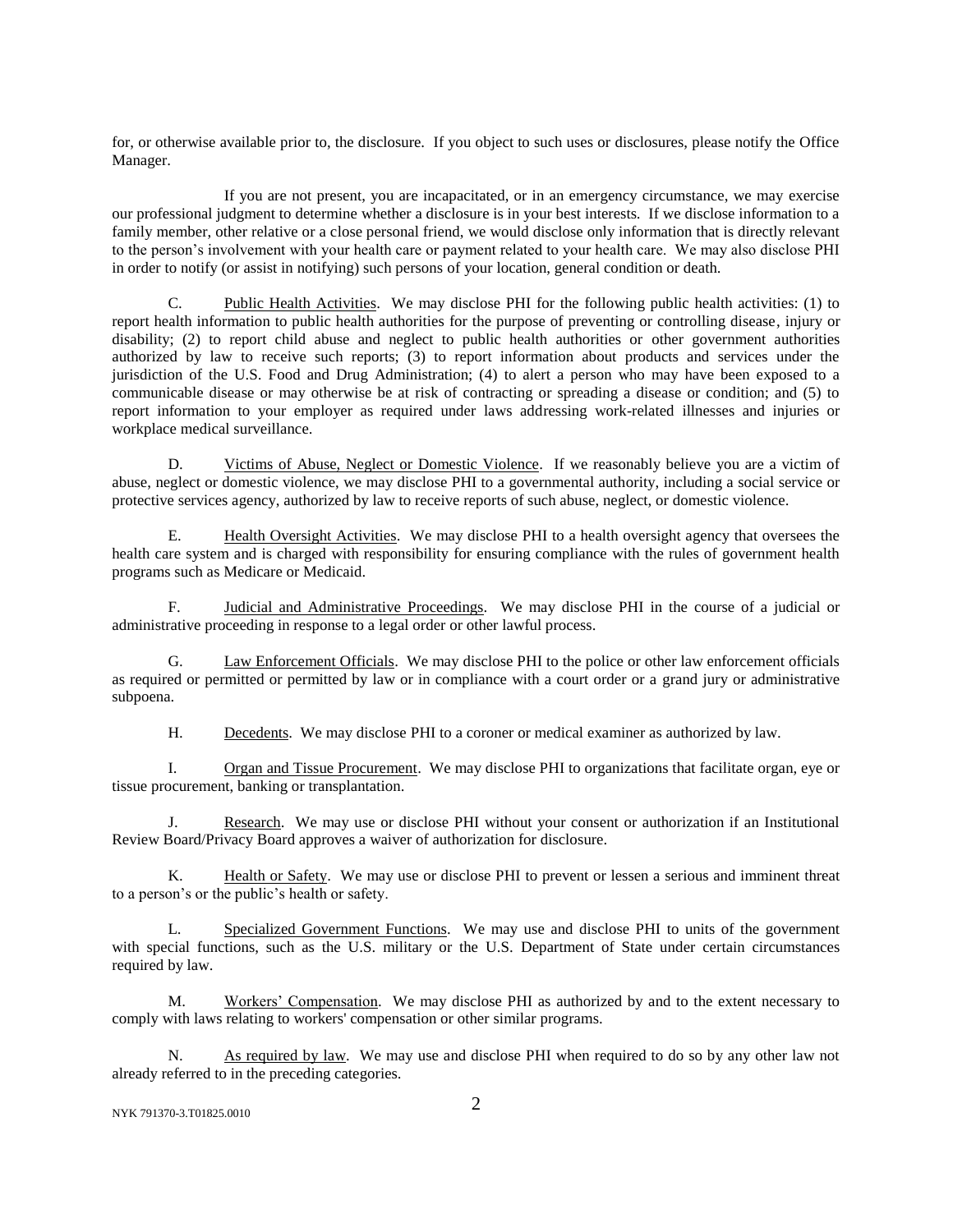#### **IV. Use and Disclosures Requiring Your Written Authorization**

A. **Use or Disclosure with Your Authorization**. For any purpose other than the ones described in Section III, we only may use or disclose PHI when (1) you give us your authorization on our authorization form ("**Your Authorization**"). For instance, you will need to execute an authorization form before we can send your PHI to your life insurance company, to your child's camp or school, or to the attorney representing the other party in litigation in which you are involved.

B. Special Authorization. Confidential HIV-related information (for example, information regarding whether you have ever been the subject of an HIV test, have HIV infection, HIV-related illness or AIDS, or any information which could indicate that you have ever been potentially exposed to HIV) will never be used or disclosed to any person without your specific written authorization, except to certain other persons who need to know such information in connection with your medical care, and, in certain limited circumstances, to public health or other government officials (as required by law), to persons specified in a special court order, to insurers as necessary for payment for your care or treatment, or to certain persons with whom you have had sexual contact or have shared needles or syringes (in accordance with a specified process set forth in New York State law). This special written authorization ("**Your Special Authorization**") is a New York State approved form which is a separate document from Your Authorization.

There is only one type of disclosure of confidential HIV related information which is permitted with Your Authorization, as opposed to Your Special Authorization: disclosures to a third party payor for any reason other than obtaining payment for health care services rendered to you.

C. Marketing Communications. We must also obtain your written authorization ("**Your Marketing Authorization**") prior to using your PHI to send you any marketing materials. (We can, however, provide you with marketing materials in a face-to-face encounter, without obtaining Your Marketing Authorization. We are also permitted to give you a promotional gift of nominal value, if we so choose, without obtaining Your Marketing Authorization.) In addition, we may communicate with you about products or services relating to your treatment, case management or care coordination, or alternative treatments, therapies, providers or care settings. We may use or disclose PHI to identify health-related services and products that may be beneficial to your health and then contact you about the services and products.

# **V. Your Individual Rights**

A. For Further Information; Complaints. If you desire further information about your privacy rights, are concerned that we have violated your privacy rights or disagree with a decision that we made about access to PHI, you may contact our Office Manager. You may also file written complaints with the Director, Office for Civil Rights of the U.S. Department of Health and Human Services. Upon request, the Office Manager will provide you with the correct address for the Director. We will not retaliate against you if you file a complaint with us or the Director.

B. Right to Request Additional Restrictions. You may request restrictions on our use and disclosure of PHI (1) for treatment, payment and health care operations, (2) to individuals (such as a family member, other relative, close personal friend or any other person identified by you) involved with your care or with payment related to your care, or (3) to notify or assist in the notification of such individuals regarding your location and general condition. All requests for such restrictions must be made in writing. While we will consider all requests for additional restrictions carefully, we are not required to agree to a requested restriction. If you wish to request additional restrictions, please obtain a request form from our Office Manager and submit the completed form to the Office Manager. We will send you a written response.

C. Right to Receive Confidential Communications. You may request, and we will accommodate, any reasonable written request for you to receive PHI by alternative means of communication or at alternative locations.